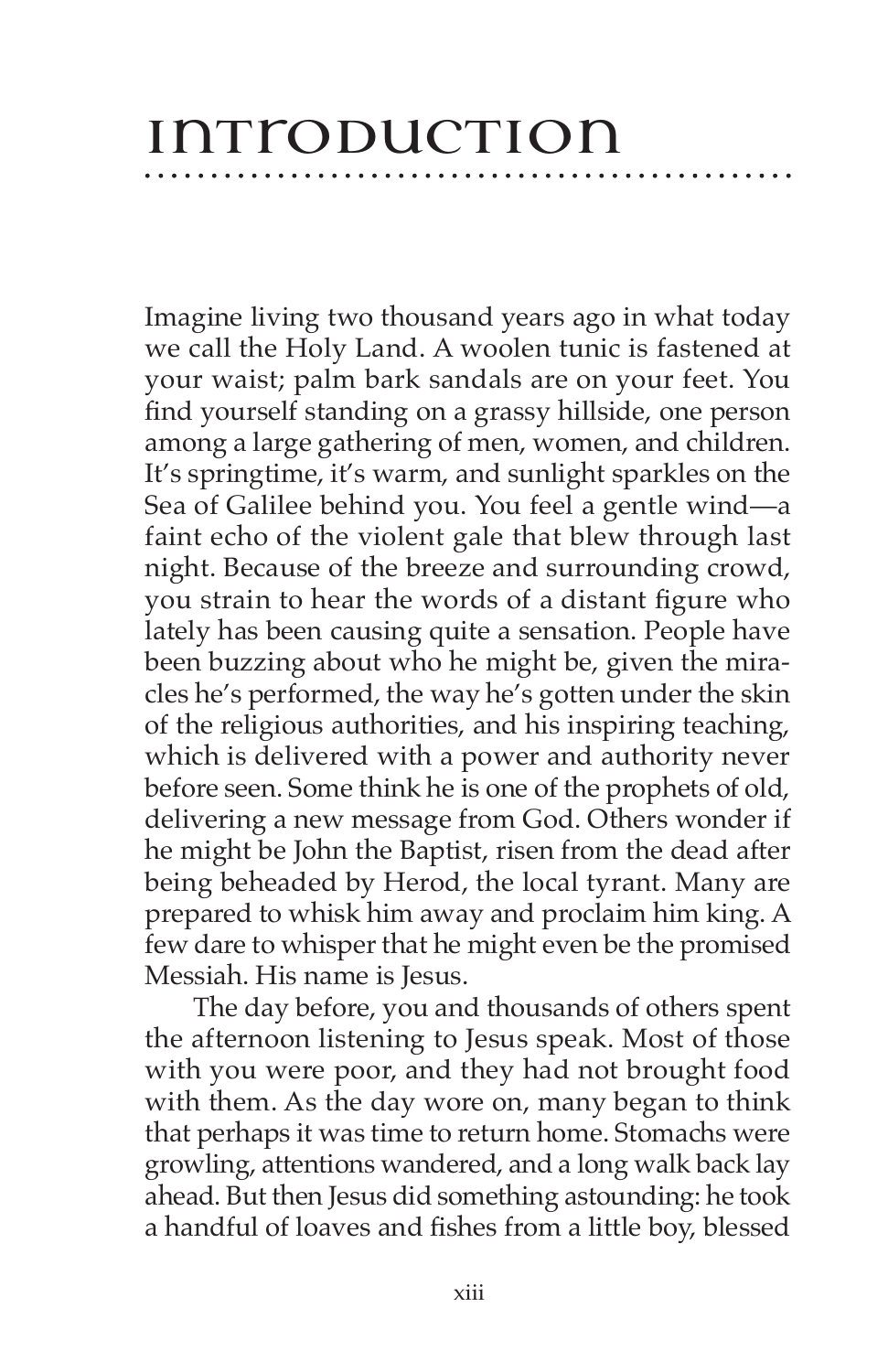them, and told his band of disciples to pass them out. Somehow, to everyone's amazement, there was more than enough for everyone to eat, and baskets were filled with leftovers. People were full, happy, grateful, and dumbfounded. They shouted with joy and praise, and some burst into song. It's no wonder that after Jesus and his friends left that evening, many in the crowd walked all night, trying to find them again. Including you.

Jesus was eventually sighted on the other side of the Sea of Galilee. And just as yesterday, you and all the rest now hang on his every word. He speaks of the loaves and fishes with which he fed everyone the day before, as they are still very much on people's minds. Given that stomachs are growling again, a second serving would be gladly welcomed. But then Jesus begins to speak of other food: a bread that never perishes; a bread that, if you eat of it, will allow you to live forever. Now everyone is really paying attention, as they've never heard anything like this before. A number of people cry out and beg Jesus for some of this bread. Others nod their heads in agreement. Excited whispers run through the crowd, until Jesus says something that stuns everyone into silence, making their jaws drop: that he himself is that bread of which he speaks and that bread is his "flesh." What's more, he insists that if anyone wishes to truly live, not only do they need to eat his "flesh," they must also drink his "blood."

Upon hearing this, many around you begin to murmur and complain. Some are shocked, others are confused, and quite a few are flat-out horrified. The Jews in the crowd know that they are forbidden to drink blood. Blood is essential to life, and since all life belongs to God, to drink it is sacrilege. And then there is the business of eating flesh. What on earth? What else could that be but cannibalism? A good number shake their heads in disgust. "This saying is hard!" they complain. "Who can accept it?" They shrug their shoulders and walk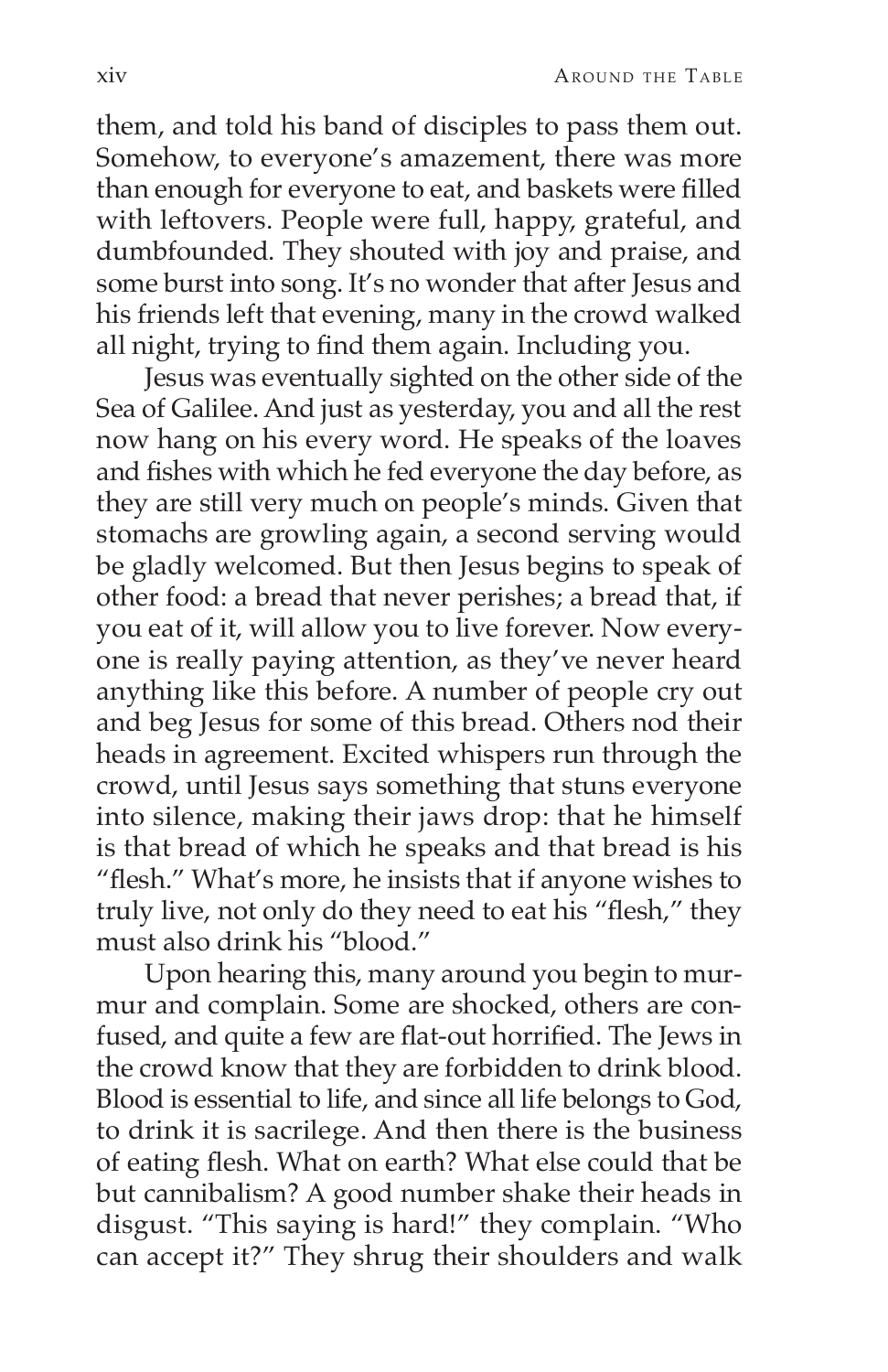away, disappointed that the inspiring miracle worker has turned out to be a madman. He'd filled their bellies, but they cannot stomach what he has to say.

The thought of joining them crosses your mind, but something holds you back. As you watch them walk away, you turn to Jesus, wondering what he'll do next. Will he run after those who have left, shouting at them to wait so he can explain what he really means? Not at all. Instead, after letting the crowds go, he faces and questions his close friends—the same ones who had passed out the bread and fish the day before. Do they also wish to leave, Jesus asks? Is his latest teaching just too much to take? One of them, a fisherman named Peter, speaks on their behalf. You hope he might say, "Lord, we understand completely what you're talking about. Eating your flesh and drinking your blood makes perfect sense! We get it! There's no need for you to explain." But he does nothing of the sort. Instead, he, too, like those who left, throws up his hands in frustration. "Where shall we go?" he wonders out loud. "You have the words of everlasting life." As you understand him, what Peter says to Jesus is this: "Even though we want to believe that what you're saying is true, we have no idea what you're talking about."

Peter and his companions are just as puzzled as anyone else about what Jesus said that day. Nevertheless, they have faith in him. He has certainly surprised them many times before, and this incident is simply another in a string of teachings and miracles that have left them scratching their heads. But for them, there is no turning back. They are too committed, even though at times they have felt overwhelmed and confused. They know that Jesus loves them deeply, in spite of getting frustrated with them now and then. They love him, too, as best they can, in spite of their hang-ups and fears. So they continue to follow him. And because they do, they will eventually come to understand what he means by eating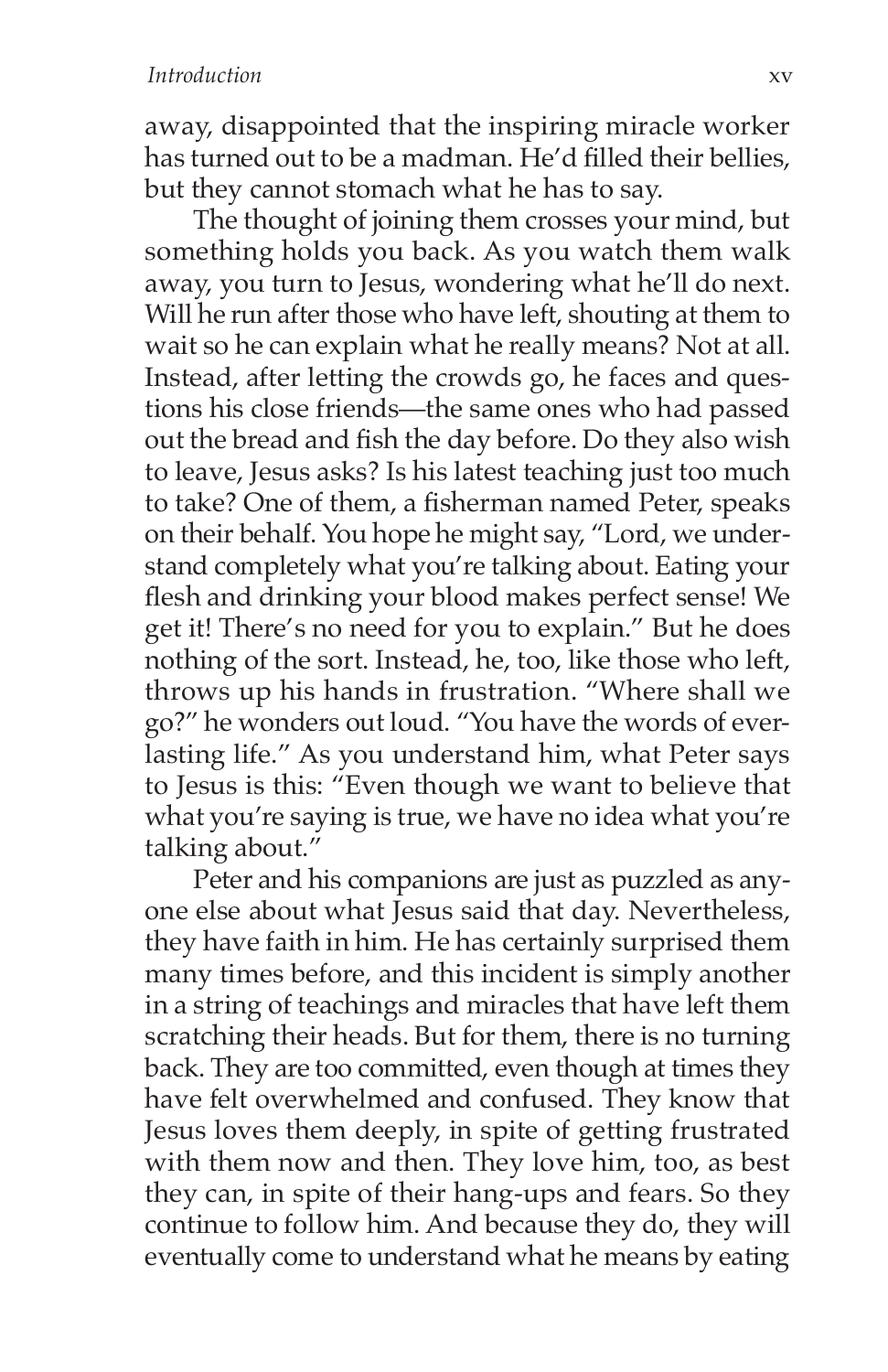his "flesh" and drinking his "blood," even though it will take them awhile.

They will gain added insight a year from now, in Jerusalem, while gathered in an upper room of a friend's home. Along with tens of thousands of other pilgrims, they will journey to Jerusalem for Passover to remember how God freed their ancestors from slavery in Egypt. They will go there to celebrate the Passover meal as they have done year after year with their families since childhood. The rituals, the prayers—they are all comfortingly familiar. One always knows what comes next; there are no surprises. Except for that night. They will expect Jesus to say the traditional words they know by heart. But once again, Jesus will do something shocking. After he blesses and breaks the bread before him, he will say that it is his "body" and give it to them to eat. Then he will take his cup of wine, call it his "blood," and pass it around for everyone to drink.

Even before this, the disciples' minds will be racing that evening. They will recall that just days before, Jesus was welcomed into the city by a joyful, excited crowd. Nevertheless, he repeatedly insisted that he would soon be betrayed and killed. Fear and confusion will have gripped their hearts. Yet in spite of their feelings, they will surely recall that day by the sea when Jesus first spoke of his body and blood. When they eat the bread Jesus gave them and drink from his cup, they will likely have an "Aha!" moment and think, "So this is what he was speaking about!" They will understand a bit more than they had before. But there will still be so much they don't understand; there will be so many things yet to learn. Jesus will know that, and he'll say so. "I have much to tell you," he will confess, "but you cannot bear it now." They will indeed be able to bear it later. After Jesus has risen from the dead and ascended into heaven, their understanding of what Jesus meant that day about his "flesh" and "blood" will continue to grow. They've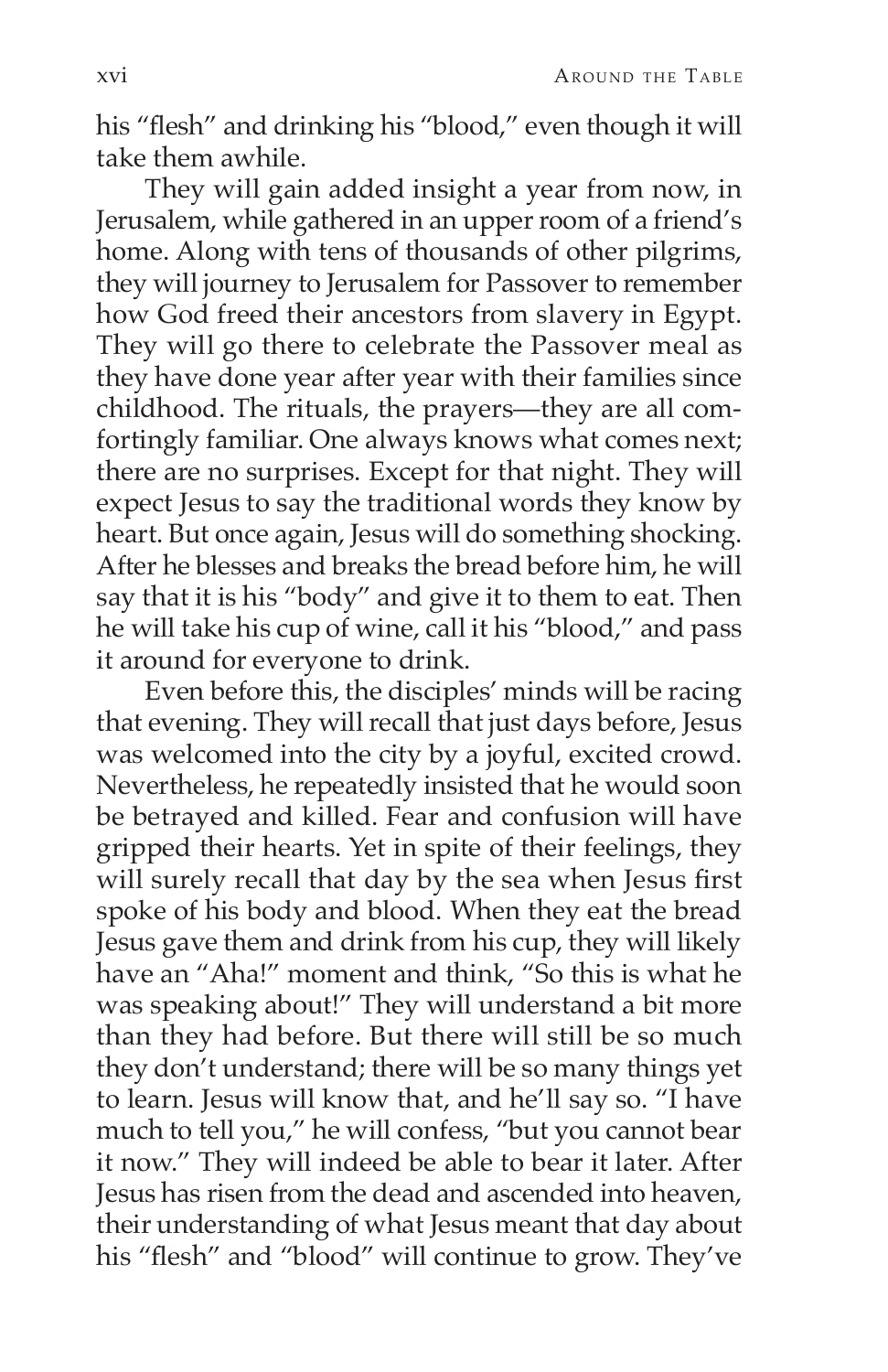#### *Introduction* xvii

always had faith. But their faith sought understanding. And so, with the guidance of the Holy Spirit, they will come to ever-deepening insights about what Jesus said and did.

Like the disciples, we, too, have faith. We believe Jesus, but sometimes the things he said can leave us puzzled. That can be especially true of the Eucharist, the sacrament Jesus gave to us that one Passover night, surrounded by his disciples in that upper room. The Eucharist is a great gift and a priceless treasure, but it is also, at its heart, a mystery. A "sacred mystery," as the Church has come to call it. And mysteries, by their very nature, can sometimes be hard to comprehend. That's why we speak of things being "shrouded" in mystery. In the mystery of the Eucharist, we're invited to take it on faith that ordinary bread and wine become the body and blood of Jesus. At times, this may seem difficult to swallow. However, through our faith which seeks understanding, we can chew over this mystery in our minds, and it can become much more digestible.

In seeking to understand the Eucharist, we can find help from Jesus' friends, family, and followers—those who had a front-row seat to what Jesus said and did. As first-hand witnesses, they enjoyed a privileged perspective from which to appreciate the richness of the Eucharist. Since their time, the Church's understanding of that richness has grown, and we are beneficiaries of that development. However, in order to grasp where we've gotten to today, it's helpful to start at the beginning—with those who lived, prayed, and journeyed with Jesus. To see through their eyes, we can use our imaginations, just as we did at the beginning of this chapter. Using imagination to pray and understand our faith is a time-tested and saint-sanctioned practice in our Catholic tradition. It's not about making stuff up in our heads. Instead, it's about using one God-given gift—the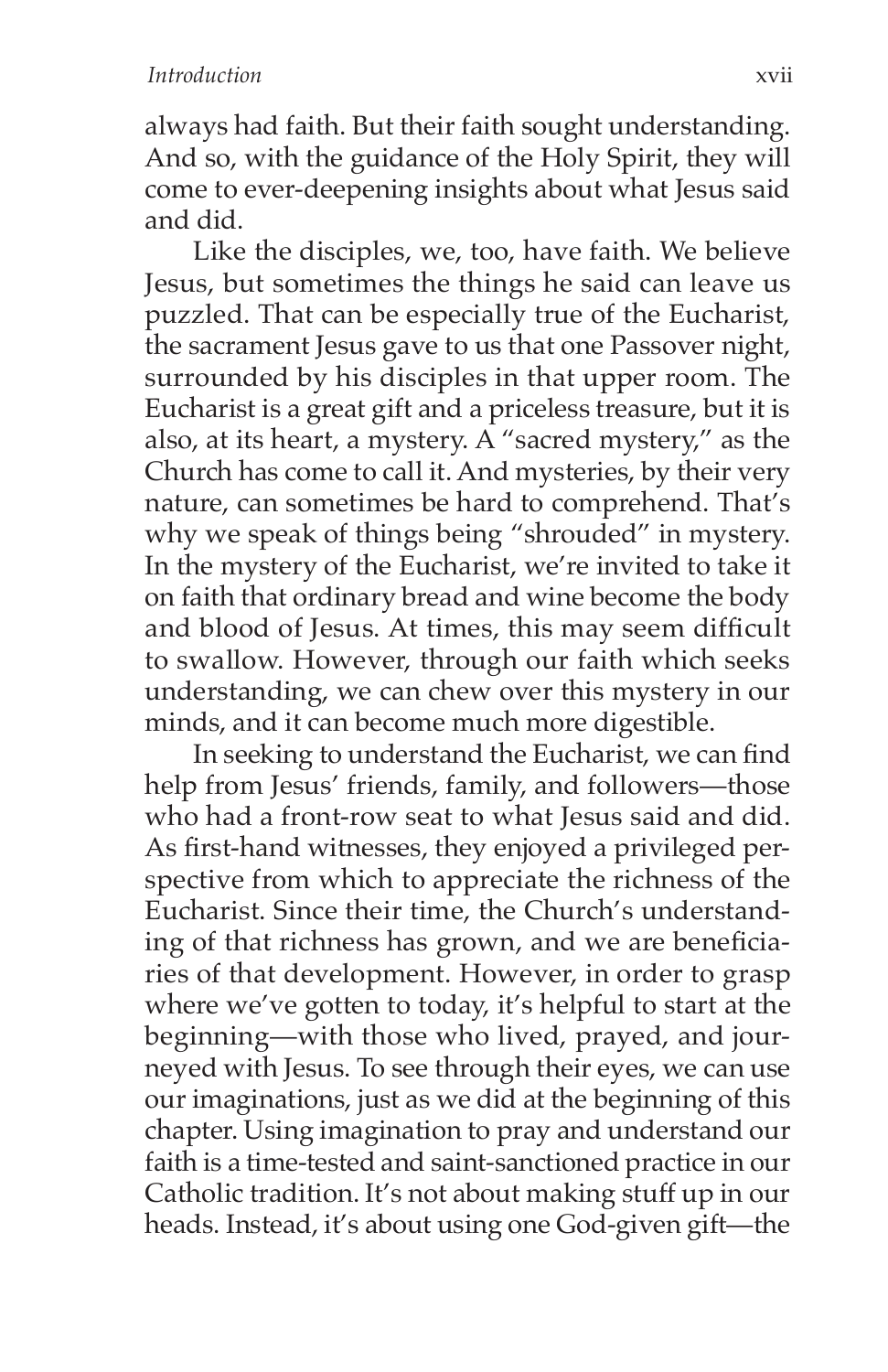imagination—to appreciate another God-given gift—the Eucharist.

Through imagination, we can join the apostles at that final Passover meal, what we today call the Last Supper. With the Bible as our guide, we can join them on other occasions, too: at the foot of Jesus' cross, outside his empty tomb, on the dusty road to Emmaus, at Jesus' feet as he proclaimed the Good News. There isn't an event in Jesus' life that we cannot share, thanks to imagination. However, Jesus did many more things than were recalled in the Bible. The Bible itself says that. And that's even more true for those who lived alongside Jesus. In the Bible, some were simply mentioned by name; they were part of the group but weren't singled out from the crowd. But the crowd remembered them. Stories were told, and in some cases, legends were created. All of this tradition has been passed down to us. It has helped us understand who these people were and why we honor them with reverence and devotion. It can also feed our imaginations and help us appreciate the treasure of the Eucharist.

In each chapter of this book, we will take the place of a specific friend, follower, or family member of Jesus in order to consider a particular aspect of the Eucharist and hopefully grow in gratitude for this gift. We live some twenty centuries later, and we weren't fortunate enough to have been eyewitnesses to all Jesus said and did. In a sense, we stand on their shoulders. Yet that doesn't prevent us from also standing in their sandals, seeing through their eyes, coming to know what they knew, and growing to love what they loved.

#### **Ouestions**

for Journaling, Contemplation, or Conversation

1) What elements of the Eucharist do you find confusing or mysterious?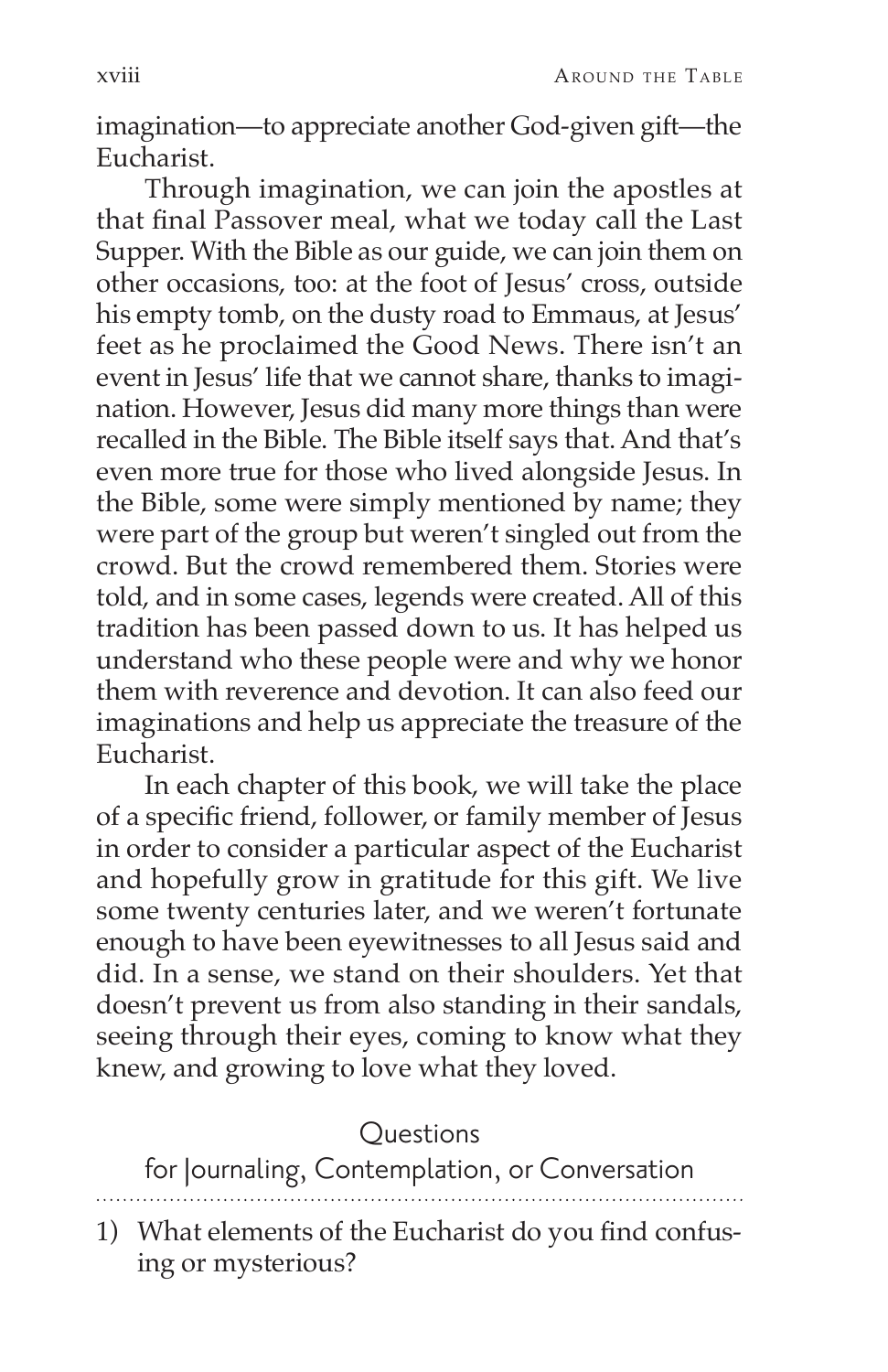#### *Introduction* xix

2) Does imagination play a role in your life of faith? In what ways?

### Stop and Pray

Bread of Life,

My faith in you seeks understanding.

Help me use the gift of imagination to better

understand

the gift and mystery of the Eucharist, that I might be healed,

strengthened, consoled, and united with you and my brothers and sisters.

Help me become the saint you call me to be. Amen.

## Going Deeper

| $ ohn 6:1-15$ | esus Feeds Hungry Crowd with Loaves and Fishes      |
|---------------|-----------------------------------------------------|
| John 6:16-21  | Strong Winds on the Sea of Galilee                  |
| John 6:22-59  | The Necessity of Eating Jesus' Flesh and Blood      |
| John 6:60-69  | Reactions to Jesus' Teaching                        |
| Mark 14:12-26 | Jesus Observes Passover with His Disciples          |
| Mark II:I-II  | Joyful Crowds Greet Jesus Upon Entering Jerusalem   |
| Mark 9:30-32  | esus Predicts His Betrayal and Death                |
| John 16:12-15 | esus Explains that His Disciples Have Much to Learn |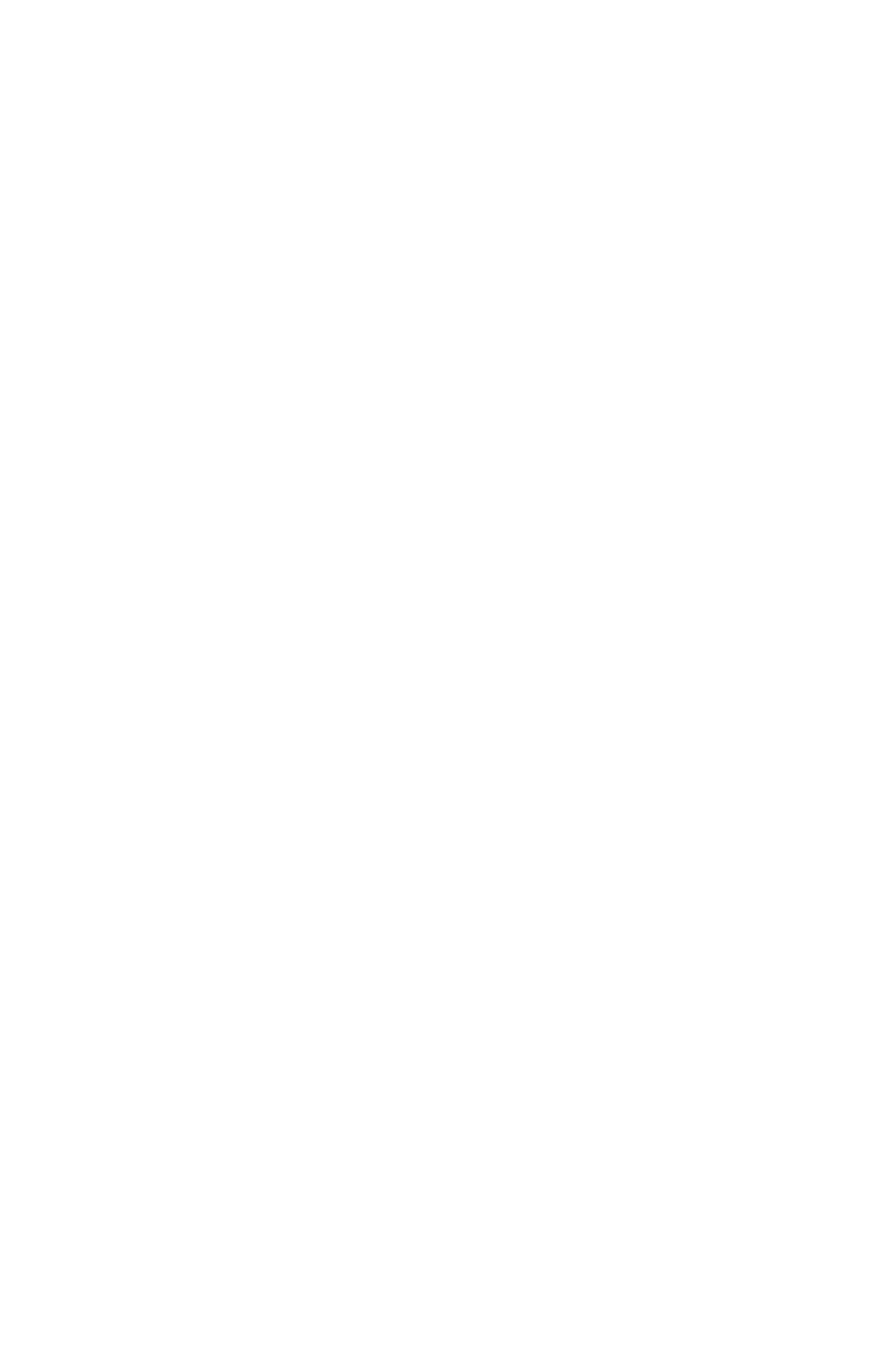# **1. Cleopas**

## **Food for the Journey**

#### Who was St. Cleopas?

"Were not our hearts burning within us?" asked St. Cleopas of his companion after listening to a mysterious stranger who accompanied them from Jerusalem to Emmaus on the day of Jesus' resurrection. At the end of that journey, the stranger was revealed as Jesus himself when he blessed, broke, and shared bread in Cleopas's Emmaus home. Before this encounter, Cleopas may have been one of seventy disciples Jesus had called to prepare towns for his upcoming visits, and it is said that he was ultimately martyred for his faith in the very house where he had hosted the risen Jesus. Tradition tells us that he was the older brother of Joseph, the husband of Jesus' mother, Mary, and that it may have been his own wife, also named Mary, who was his traveling partner on that first Easter.

......

The road is packed with travelers this day. With few exceptions, they are all heading in the same direction: away from Jerusalem and toward home, wherever that may be. A good number are prepared for long journeys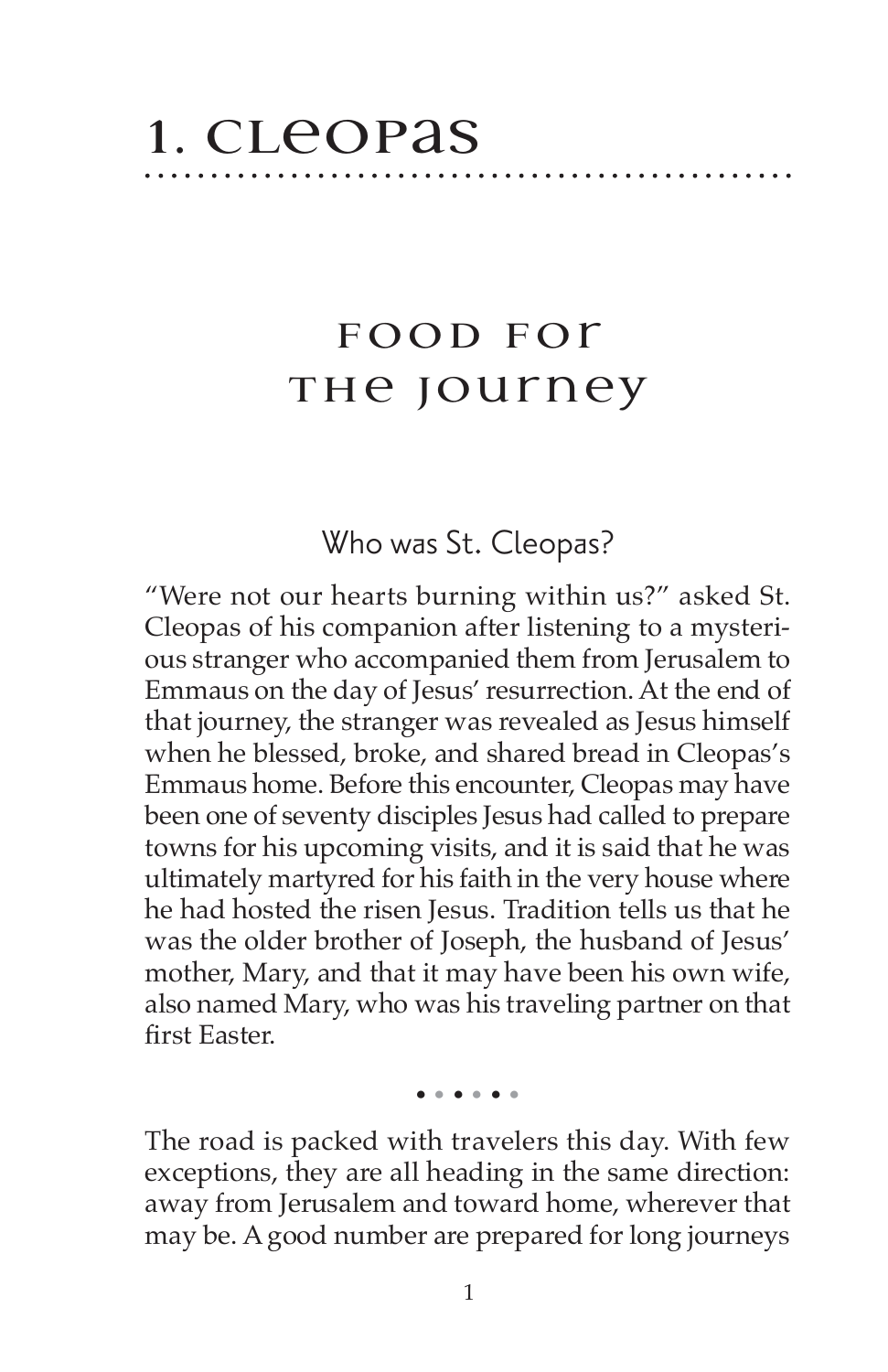to far-distant destinations. They travel in caravans of oxen-pulled carts laden with provisions and passengers. Some ride donkeys while others walk. The cloaks they wear become blankets at night as they sleep on the ground in the open air. You, too, travel by foot. But you don't have far to go—only seven miles, as a matter of fact. Normally, this trip takes you just a few hours. Today, however, it seems to last an eternity as you shuffle with slumped shoulders, a head hung low, and a heart filled with grief.

As tradition requires, you had remained in Jerusalem for the entire feast of Passover: seven whole days. Friends had allowed you to stay with them, as it was next to impossible to find a room at a boarding house. Visitors from every corner of the world had so packed the city that it swelled to more than four times its normal size. Most came by land, but some arrived by ship. Like you, the vast majority were Jews, pilgrims come to celebrate the memory of the Exodus, when the Lord had freed your ancestors from slavery in Egypt. But there were others, too: merchants, thieves, curiosity seekers, and Roman soldiers on high alert for the slightest whiff of trouble.

You had been to Jerusalem for Passover many times before. After all, it wasn't that far away, and it had always been a joy to go. You loved the Lord and were happy to celebrate the wonders he had done for your people. You also enjoyed the sights and sounds of the city. The Temple ceremonies inspired wonder and awe, and the hustle and bustle of the crowds was exciting, even if the presence of Roman soldiers added an element of tension. When the festival ended and it was time to return to your village of Emmaus, you were usually sorry to leave, in spite of your exhaustion and eagerness to attend to duties back home.

This year, however, you are glad to put Jerusalem behind you. While on the road, you turn and gaze at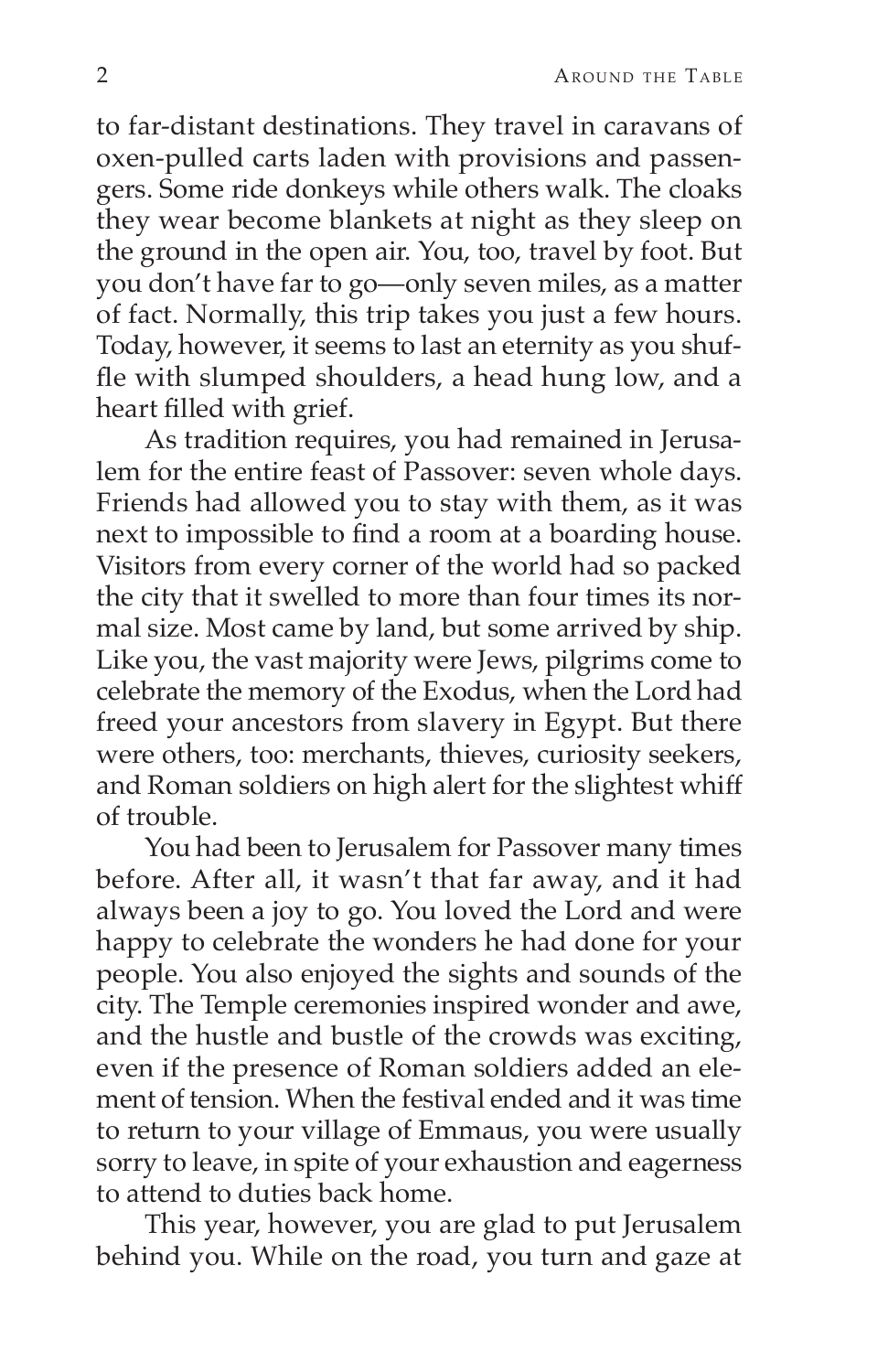the city you have loved, numb with shock and bewilderment. The sky is beautifully clear and blue, but you hardly take notice. It doesn't seem to matter. Just days before, that sky filled with billowing smoke as priests burned the organs and entrails of thousands of slaughtered Passover lambs at the great Temple's high altar. One of those lambs had been yours. It had been perfect, without blemish, just as God had commanded. You and your companions had brought it to the Temple in the morning. A member of your party slit its throat, while a priest collected the blood in a bowl and then sprinkled it at the base of the altar where coals were burning. The lamb was hung on a hook, and the inedible parts were removed and placed on the altar. Finally, you left with the remainder of the animal to roast for the evening meal.

You ate it, of course, just as scripture and the ancient traditions commanded. But the festive air that normally accompanied this meal was missing, as the previous several days had been filled with danger. When you had first entered the city, you had followed behind Jesus of Nazareth, who you were convinced would be a great leader of the Jews. He was riding a donkey, as was proper for a king approaching a city in peace. Great crowds were shouting, waving palm branches and casting their cloaks before him, while Roman soldiers anxiously surveyed the scene and fingered their swords. And they weren't the only ones who were nervous. Certain Jewish leaders were enraged at this spectacle. "Teacher, rebuke your disciples!" they demanded. Others simply scowled with folded arms as they whispered sideways comments to their companions. On a few faces, you thought you glimpsed fear.

Tensions mounted in the days that followed, especially after Jesus caused a disturbance in the Temple by overturning moneychangers' tables and driving out the merchants with a whip. He was furious, and that in turn